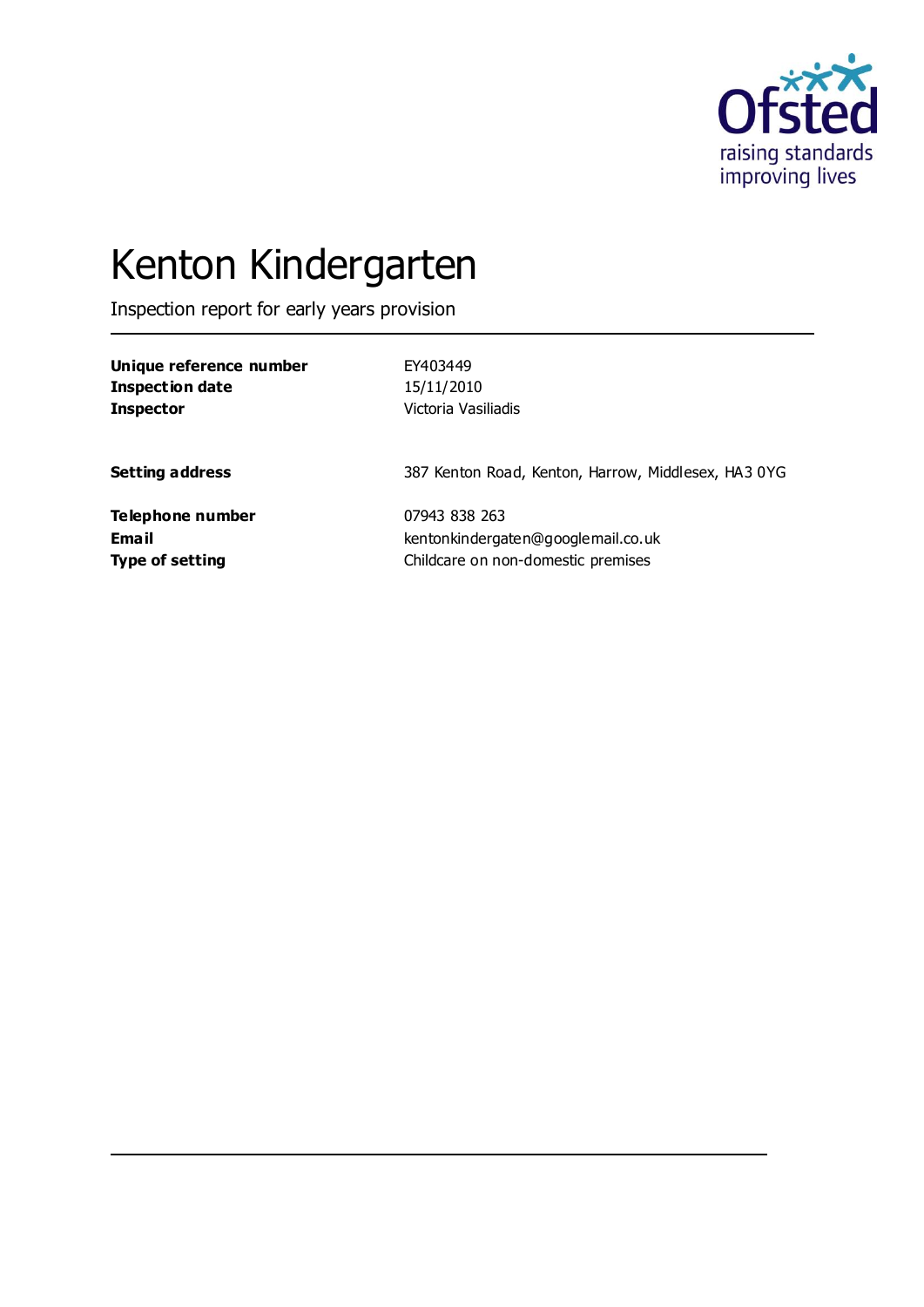The Office for Standards in Education, Children's Services and Skills (Ofsted) regulates and inspects to achieve excellence in the care of children and young people, and in education and skills for learners of all ages. It regulates and inspects childcare and children's social care, and inspects the Children and Family Court Advisory Support Service (Cafcass), schools, colleges, initial teacher training, work-based learning and skills training, adult and community learning, and education and training in prisons and other secure establishments. It assesses council children's services, and inspects services for looked after children, safeguarding and child protection.

If you would like a copy of this document in a different format, such as large print or Braille, please telephone 0300 123 1231, or email enquiries@ofsted.gov.uk.

You may copy all or parts of this document for non-commercial educational purposes, as long as you give details of the source and date of publication and do not alter the information in any way.

T: 0300 123 1231 Textphone: 0161 618 8524 E: enquiries@ofsted.gov.uk W: [www.ofsted.gov.uk](http://www.ofsted.gov.uk/)

© Crown copyright 2010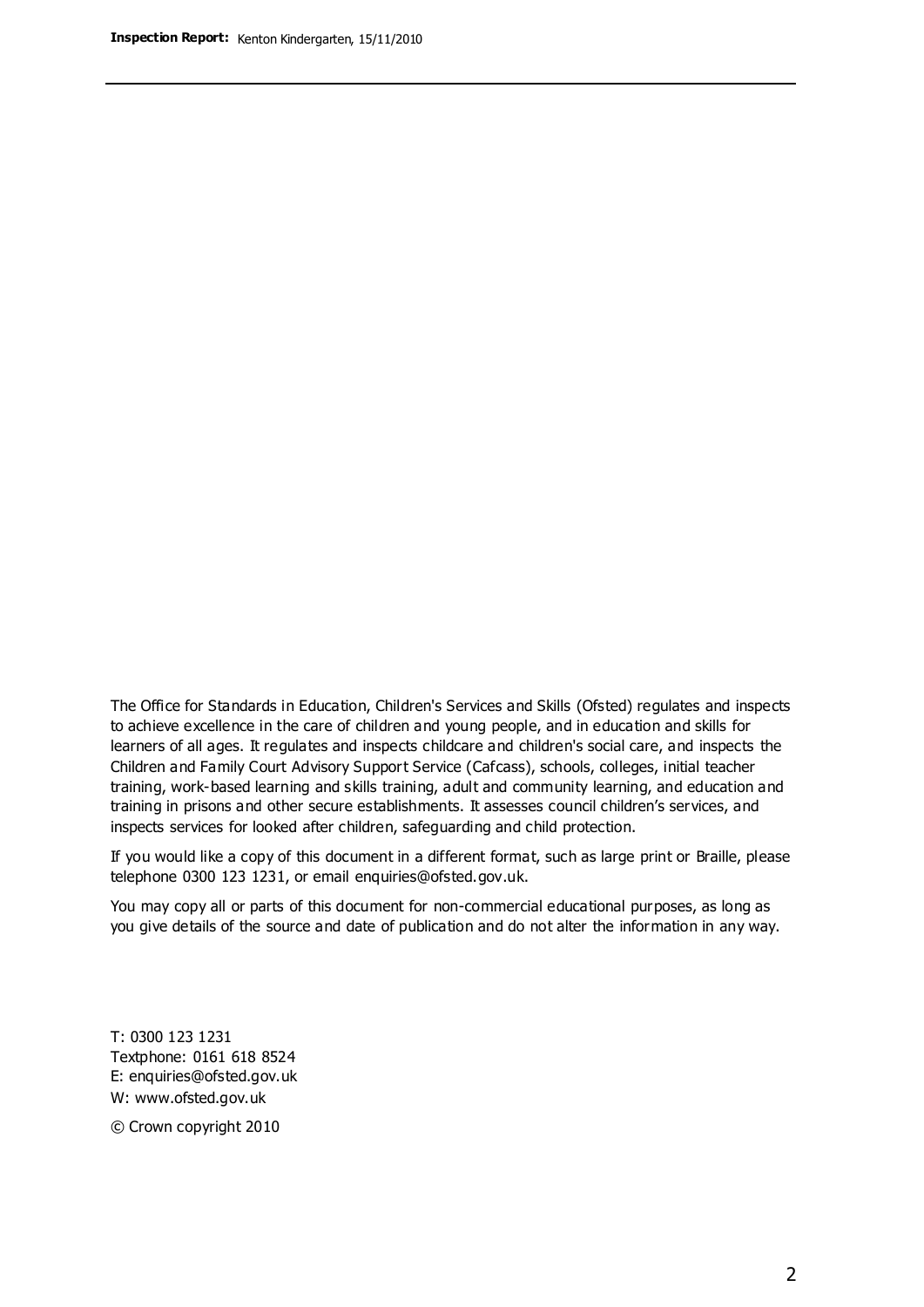# **Introduction**

This inspection was carried out by Ofsted under Sections 49 and 50 of the Childcare Act 2006 on the quality and standards of the registered early years provision. 'Early years provision' refers to provision regulated by Ofsted for children from birth to 31 August following their fifth birthday (the early years age group). The registered person must ensure that this provision complies with the statutory framework for children's learning, development and welfare, known as the *Early* Years Foundation Stage.

The provider must provide a copy of this report to all parents with children at the setting where reasonably practicable. The provider must provide a copy of the report to any other person who asks for one, but may charge a fee for this service (The Childcare (Inspection) Regulations 2008 regulations 9 and 10).

Please see our website for more information about each childcare provider. We publish inspection reports, conditions of registration and details of complaints we receive where we or the provider take action to meet the requirements of registration.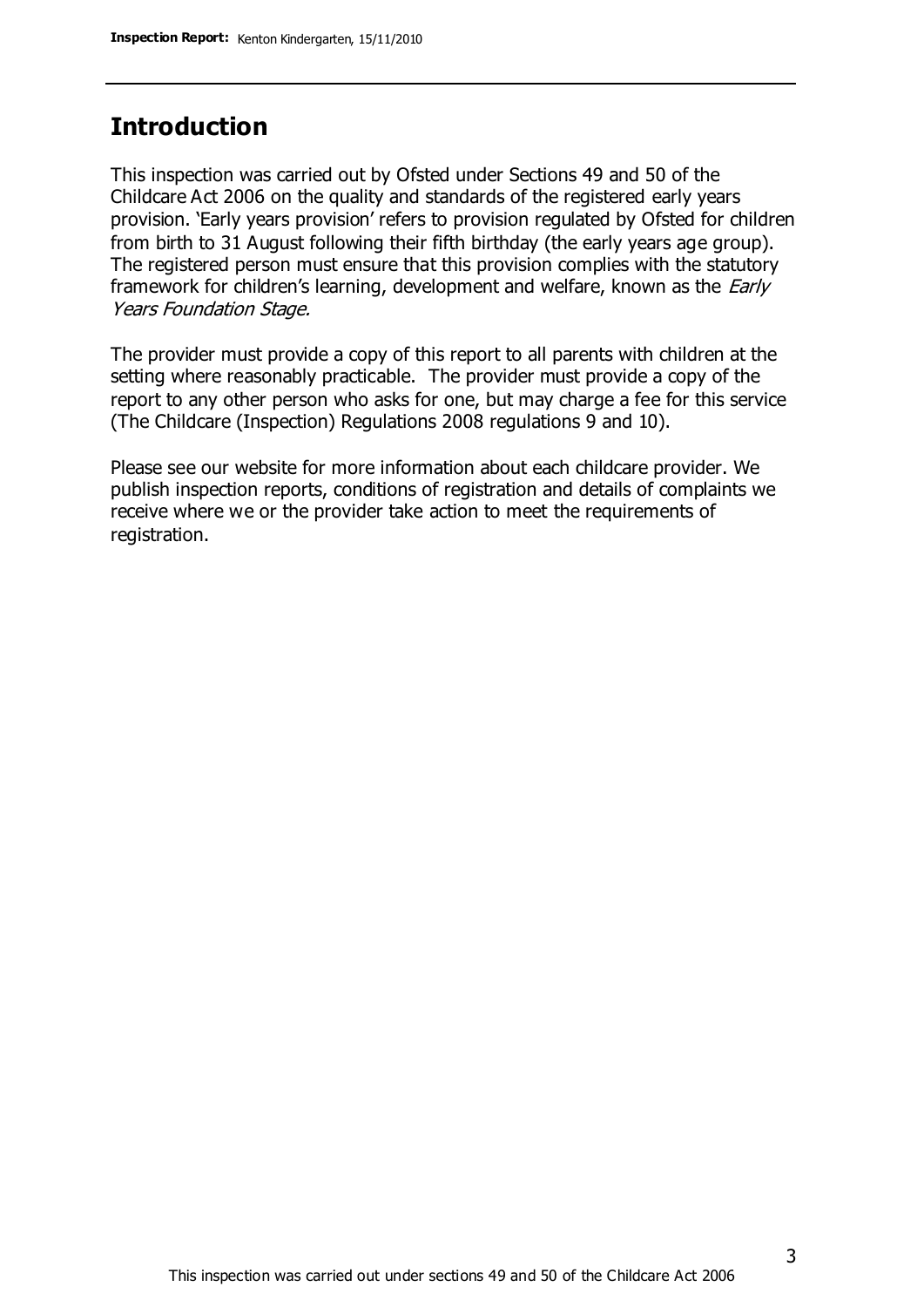# **Description of the setting**

Kenton Kindergarten was originally registered in 1982 but was re-registered in 2010 by a new provider. It is located in a scout hall in Kenton, in the borough of Brent. The setting is open each weekday from 8.45am to 3.15pm. Children can attend a variety of sessions.

The setting is registered on the Early Years Register and a maximum of 30 children may attend at anyone time. There are currently 11 children on roll. The nursery currently supports children with English as an additional language and children with special educational needs and/or disabilities. There are four members of staff employed within the nursery and two hold appropriate early years qualifications. There is one member of staff working towards a qualification.

# **The overall effectiveness of the early years provision**

Overall the quality of the provision is satisfactory.

Children are happily spending time playing and exploring, and they make satisfactory progress in their development. However, the systems for observing, assessing and planning are not sufficiently sound to ensure that children's progress is adequately monitored. The setting has developing systems in place to evaluate their effectiveness and continue to work with the local authority to improve outcomes for children. Children are cared for in a safe and secure environment. However, risk assessments are not consistently conducted prior to outings taking place and written consent is not always sought from parents for the seeking of emergency medical treatment.

# **What steps need to be taken to improve provision further?**

To meet the specific requirements of the EYFS, the registered person must:

- ensure written parental permission is requested, at the time of the child's admission to the provision, to the seeking of any necessary emergency medical advice or treatment in the future (Safeguarding and promoting children's welfare) 30/11/2010 30/11/2010
- carry out a risk assessment for each type of outing and review it before embarking on each specific outing (Safeguarding and promoting children's welfare)
- maintain records of the information used to assess suitability to demonstrate to Ofsted that checks have been done, including unique reference numbers of Criminal Records Bureau disclosures obtained and the date on which they were obtained (Suitable people) 30/11/2010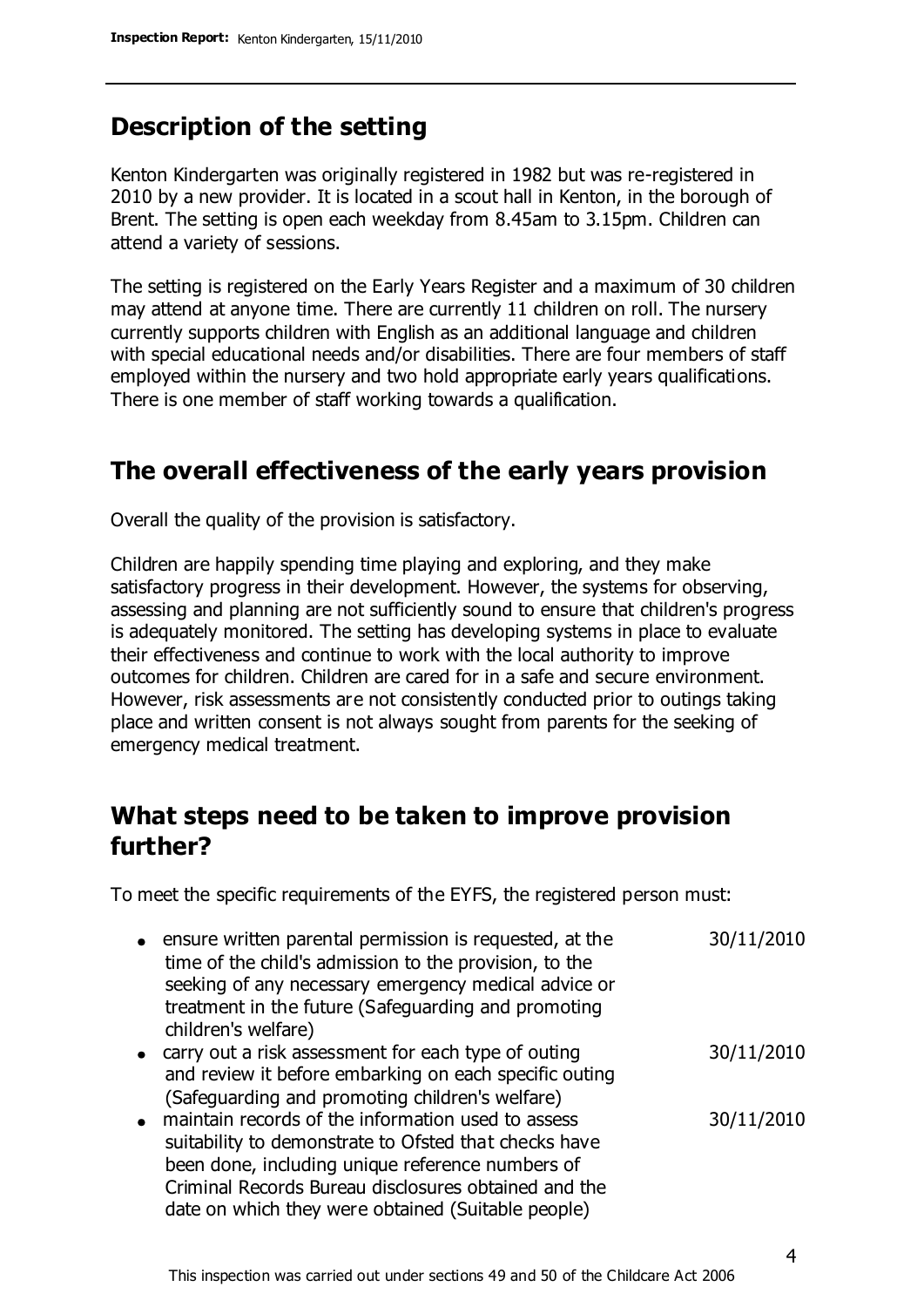To further improve the early years provision the registered person should:

• improve the systems for observing and assessing children's progress to ensure they are securely linked to planning and identify the next steps in children's learning and development.

# **The effectiveness of leadership and management of the early years provision**

Staff are secure in their knowledge and understanding of safeguarding issues and are aware of the procedures to follow should they have concerns about the children in their care. There are clear written procedures in place to support practice in relation to child protection. There are adequate procedures in place for the recruitment of adults working directly with the children, such as criminal records checks. However, the registered person and manager have not maintained records of all of the required information used to assess the suitability of those working directly with the children. The setting carries out daily checks on the premises and appropriate written records are maintained to ensure children are safe. The setting also conducts risk assessments when taking children on outings. However, these lack clarity and are not always reviewed before embarking on each specific outing. This has an impact on the children's safety and is legal requirements.

The setting has established sound relationships with parents, carers and others involved in the care of the children. Information is shared with parents informally at pick-up times and parents can access their child's records as they wish. There is information available to parents and carers about the Early Years Foundation Stage and the notice board displays some of the setting's policies and procedures. The setting has developed some links with the local school in which the children will attend. For example, they prepare transitional progress reports on the children. The setting has developed links with the local authority inclusion team in order to support children with special educational needs and/or disabilities. In addition, the setting provides children with a selection of resources that reflect diversity, such as dolls, dressing up clothes and books in dual languages. This helps to increase the children's understanding of the wider world in which they live.

The setting is beginning to monitor and evaluate the quality of the service they provide. They have identified some areas that they would like to improve, such as making the outside area safe for children to use. They also work closely with the local authority early years department, who regularly visit the setting and make recommendations. The registered person and manager have taken on board the recommendations made by the local authority and continue to work on areas that will improve outcomes for children.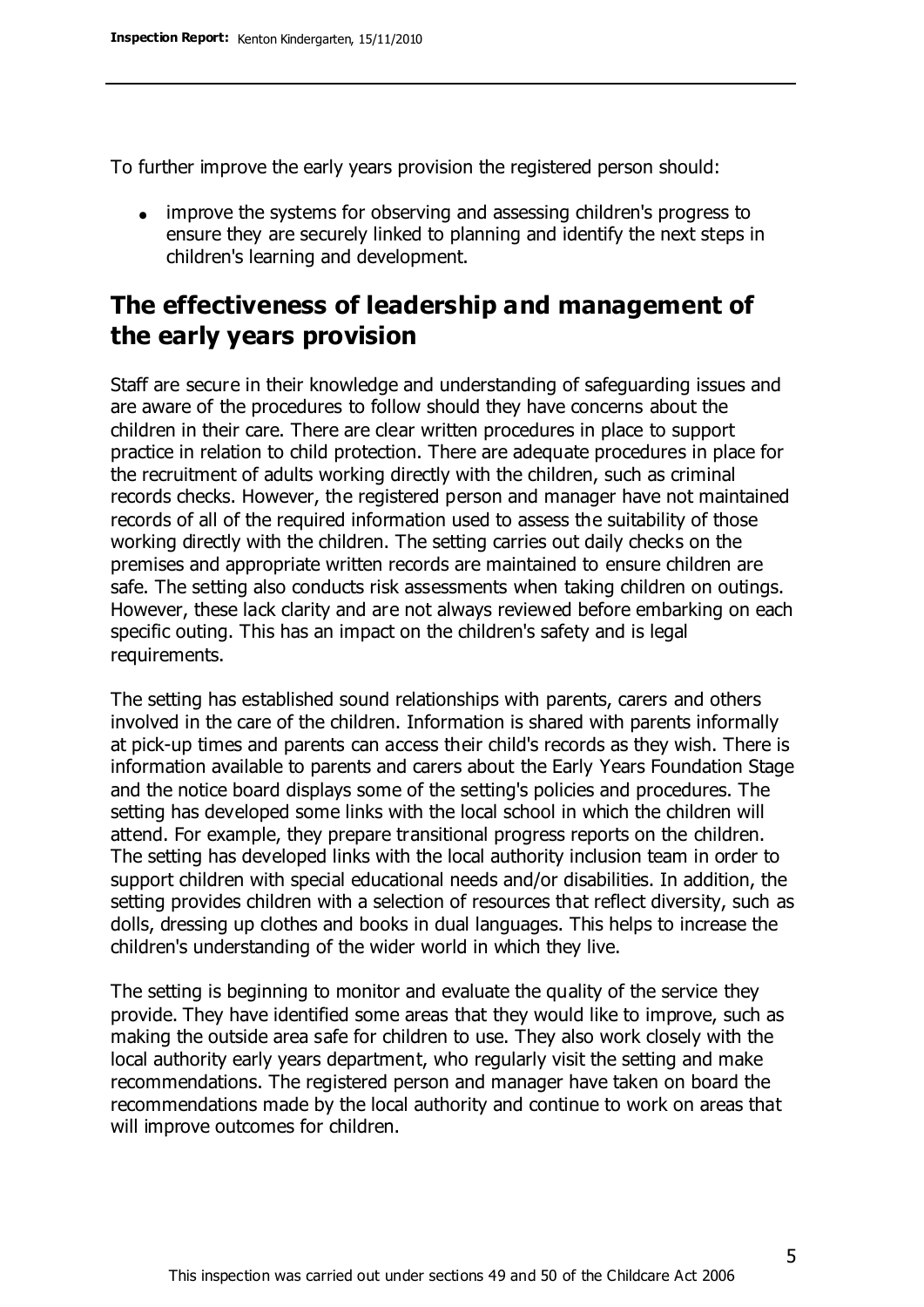# **The quality and standards of the early years provision and outcomes for children**

Children are able to choose which resources they play with and spend periods of time busily engaged in their chosen activities. The children have access to range of good quality resources that are fit for purpose and which are easily accessible. For example, they are stored at the children's level which enables children to make choices in their play. There are some systems in place to monitor and assess the children's learning and development as the key person completes regular observations on their key children. However, observations are not consistently maintained on all of the children and next steps in the children's learning are not identified. Therefore the systems for observation and assessment are not securely linked to planning. As a result, children's progress is not suitably monitored to enable them to reach their full potential.

The children enjoy accessing a variety of musical instruments and explore the different sounds that are made when they use the instruments. The children learn about the wider environment as they acknowledge a range of festivals such as, Diwali, Eid and Christmas. Discussions take place with the children about how they celebrate festivals. For example, staff talk to the children about Eid and what food they will eat. In addition, children visit local places of worship such as, a church, mosque and temple. This increases their understanding of diversity and equality. Children receive lots of positive praise when they achieve something so that their self-esteem is promoted. They are learning to share and enjoy playing either by themselves, with or alongside their friends.

Children's problem solving and numeracy skills are supported by staff who help children to learn through practical everyday situations, such as counting how many bricks they have used to make their towers and when completing puzzles of varying difficulties. Children also enjoy constructing elaborate models using the wooden bricks. Children's competence in communicating, speaking and listening are developing appropriately. The staff talk to the children and encourage them to think for themselves. For example, discussions take place with the children about what they are making whilst playing with the moulding dough. They are provided with opportunities to mark make, draw and paint using a range of tools. Children are beginning to learn about technology as they see digital photos being taken of their art work or of themselves involved in different activities. This also leads to discussions about how photos can be sent to other mobile phones.

The staff are adequately deployed and suitably qualified to ensure the safety of the children. In addition, the children are learning the importance of staying safe. For example, children are reminded not to run whilst inside as they may hurt themselves. Regular fire drills also help children to understand what to do in the event of a fire.

Children are suitably supported in developing an understanding of adopting healthy lifestyles. For example, the staff talk to the children about the importance of looking after their teeth and the toothbrushes that they use at home. Discussions take place with children about the importance of washing their hands before eating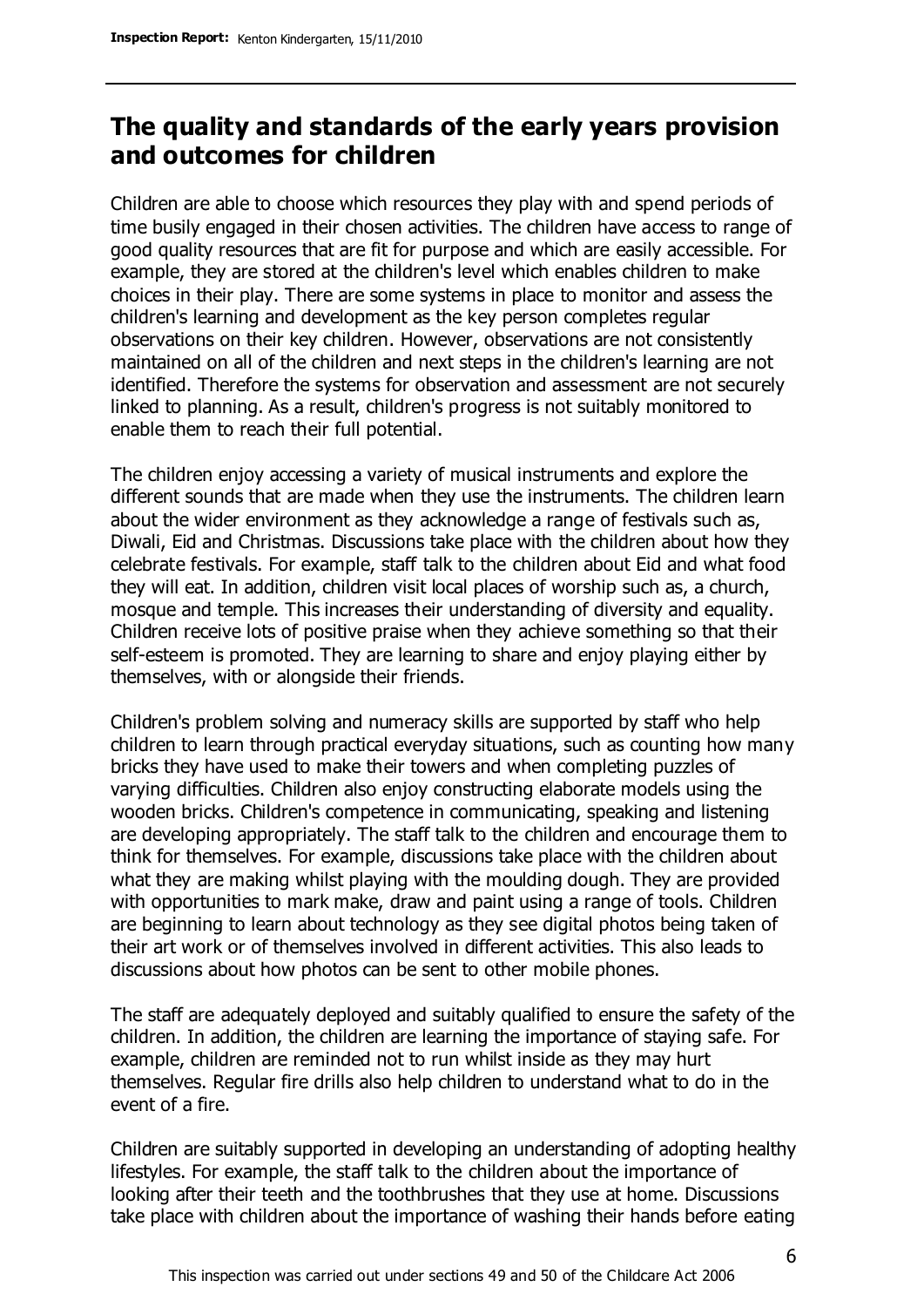and after using the toilet, as there are germs on their hands which might make them ill. Suitable hygiene methods are also adopted by the staff to ensure children are protected form cross infection. For example, tables are wiped down with an antibacterial solution before children eat their lunch and children do not attend the setting if they are ill with contagious illnesses. Although children do not have access to an outdoor area on site, they regularly visit the park and go for walks. In addition, they develop their large motor skills as they use tricycles whilst indoors. However, children's health and safety is compromised as the setting does not consistently obtain written consent from parents for all of the children in their care, for the seeking of emergency medical treatment. This is a legal requirement.